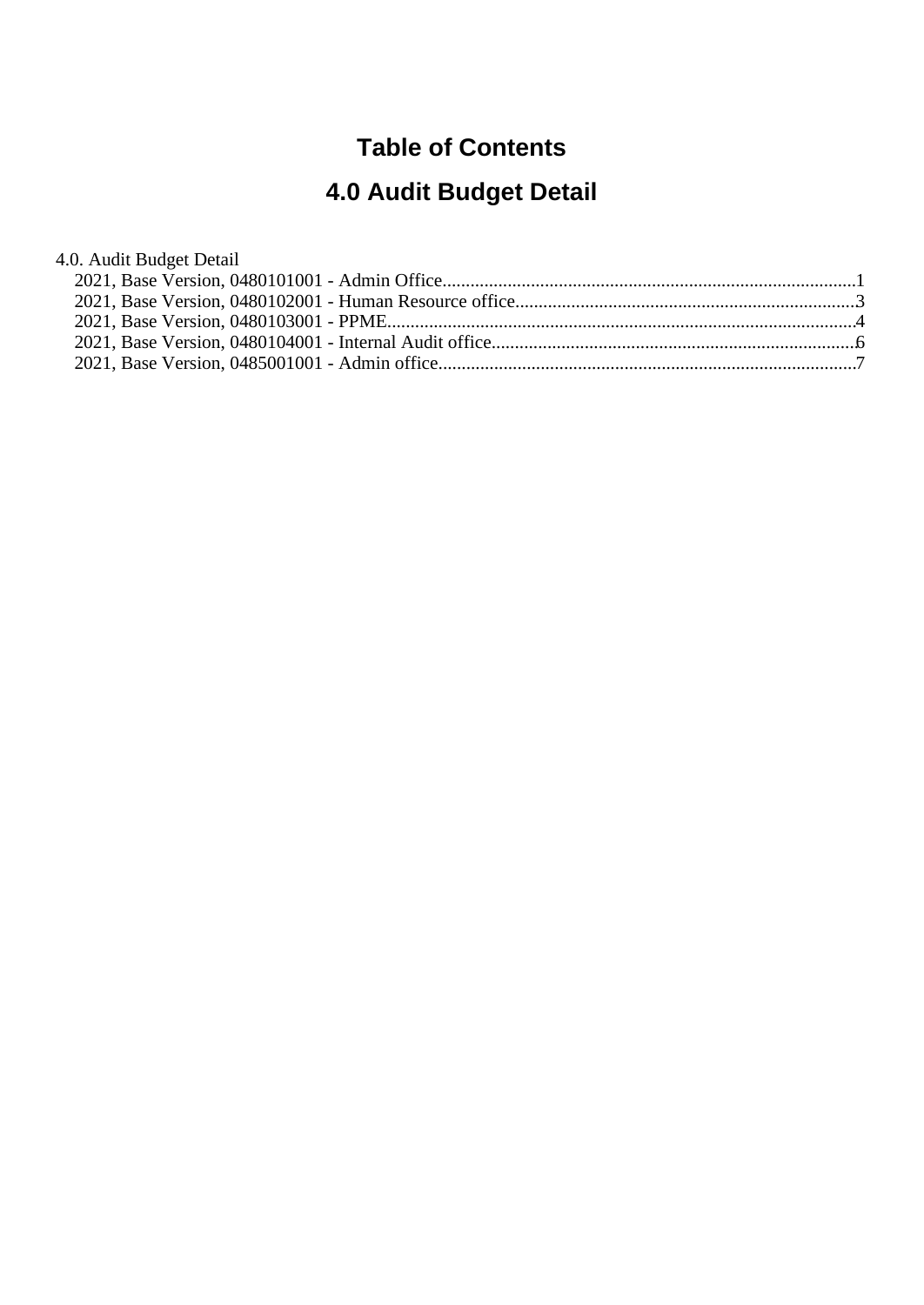<span id="page-1-0"></span>

**Ministry:** 048 - Ministry Of Railway Development **Department:** 04801 - Headquarters **Organisation:** 0480101001 - Admin Office **Government Function:** 70453 - Railway Transport **Location:** 0304004 - Osu Klotey

| 0480101001 - Admin Office                                      | 7,484,824 |
|----------------------------------------------------------------|-----------|
| 11001 - Central GoG & CF                                       | 7,484,824 |
| 390601 - Modernise and extend railway network                  | 7,192,150 |
| 04801 - Management and Administration                          | 7,192,150 |
| 04801001 - General Administration                              | 7,192,150 |
| <b>Unspecified Project</b>                                     | 7,192,150 |
| 048001 - Maintenance and Rehabilitation of Rail Infrastructure | 248,335   |
| 22105 - Travel and Transport                                   | 100,000   |
| 2210503 - Fuel and Lubricants - Official Vehi                  | 100,000   |
| 22113 - Insurance Premium                                      | 148,335   |
| 2211304 - Insurance of Vehicles                                | 148,335   |
| 085101 - Internal management of the organisation               | 6,943,815 |
| 31112 - Nonresidential buildings                               | 2,000,000 |
| 3111204 - Office Buildings                                     | 2,000,000 |
| 31121 - Transport equipment                                    | 2,450,000 |
| 3112101 - Motor Vehicle                                        | 2,450,000 |
| 31122 - Other machinery and equipment                          | 400,000   |
| 3112211 - Office Equipment                                     | 400,000   |
| 31131 - Infrastructure Assets                                  | 2,093,815 |
| 3113160 - WIP - Furniture and Fittings                         | 2,093,815 |
| <b>Unspecified Policy</b>                                      | 292,674   |
| 04801 - Management and Administration                          | 292,674   |
| 04801001 - General Administration                              | 263,628   |
| <b>Unspecified Project</b>                                     | 263,628   |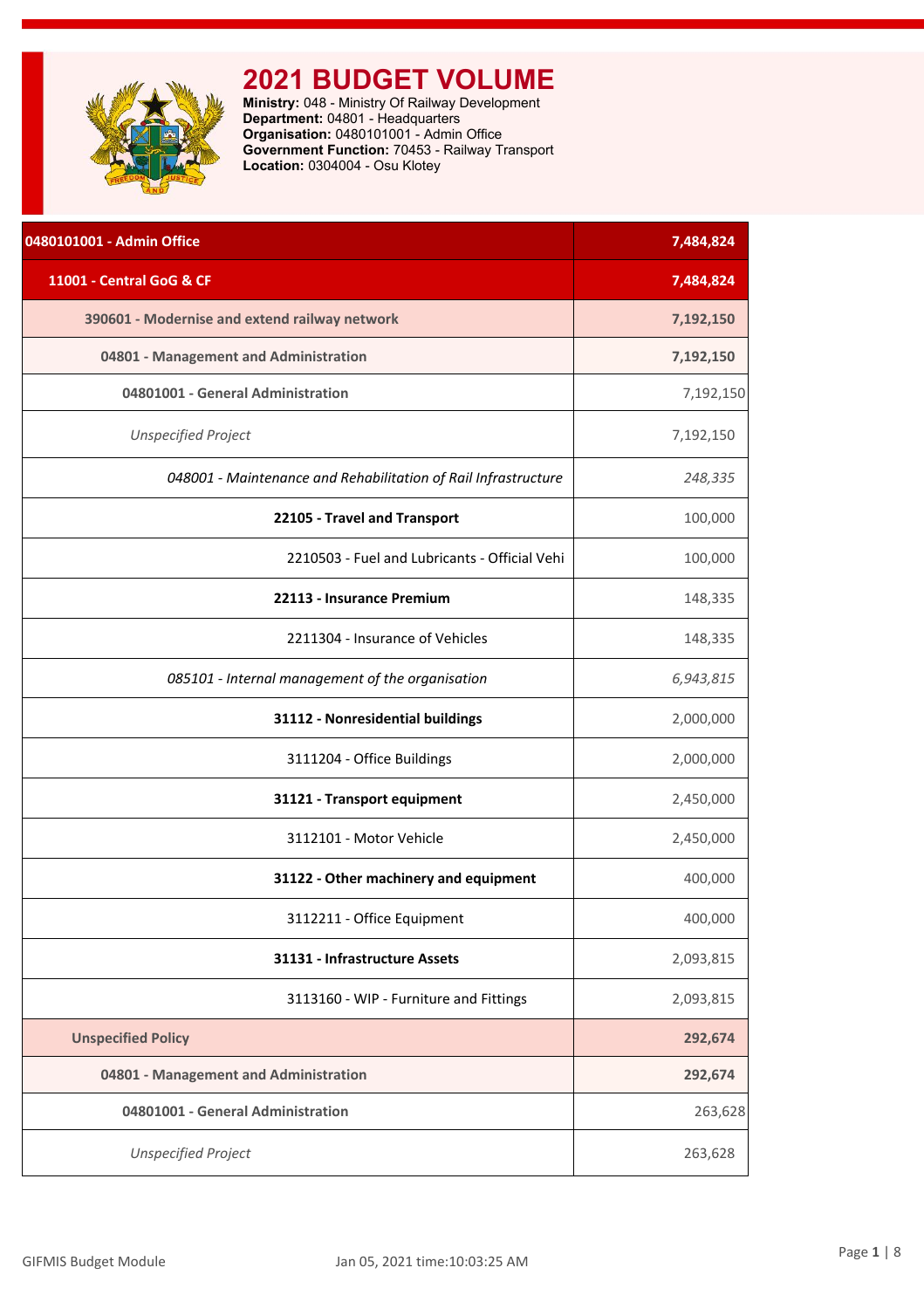

**Ministry:** 048 - Ministry Of Railway Development **Department:** 04801 - Headquarters **Organisation:** 0480101001 - Admin Office **Government Function:** 70453 - Railway Transport **Location:** 0304004 - Osu Klotey

| 263,628 |
|---------|
| 166,137 |
| 63,440  |
| 63,440  |
| 34,050  |
| 6,498   |
| 5,510   |
| 5,242   |
| 5,242   |
| 5,510   |
| 6,048   |
| 29,046  |
| 29,046  |
| 29,046  |
| 29,046  |
|         |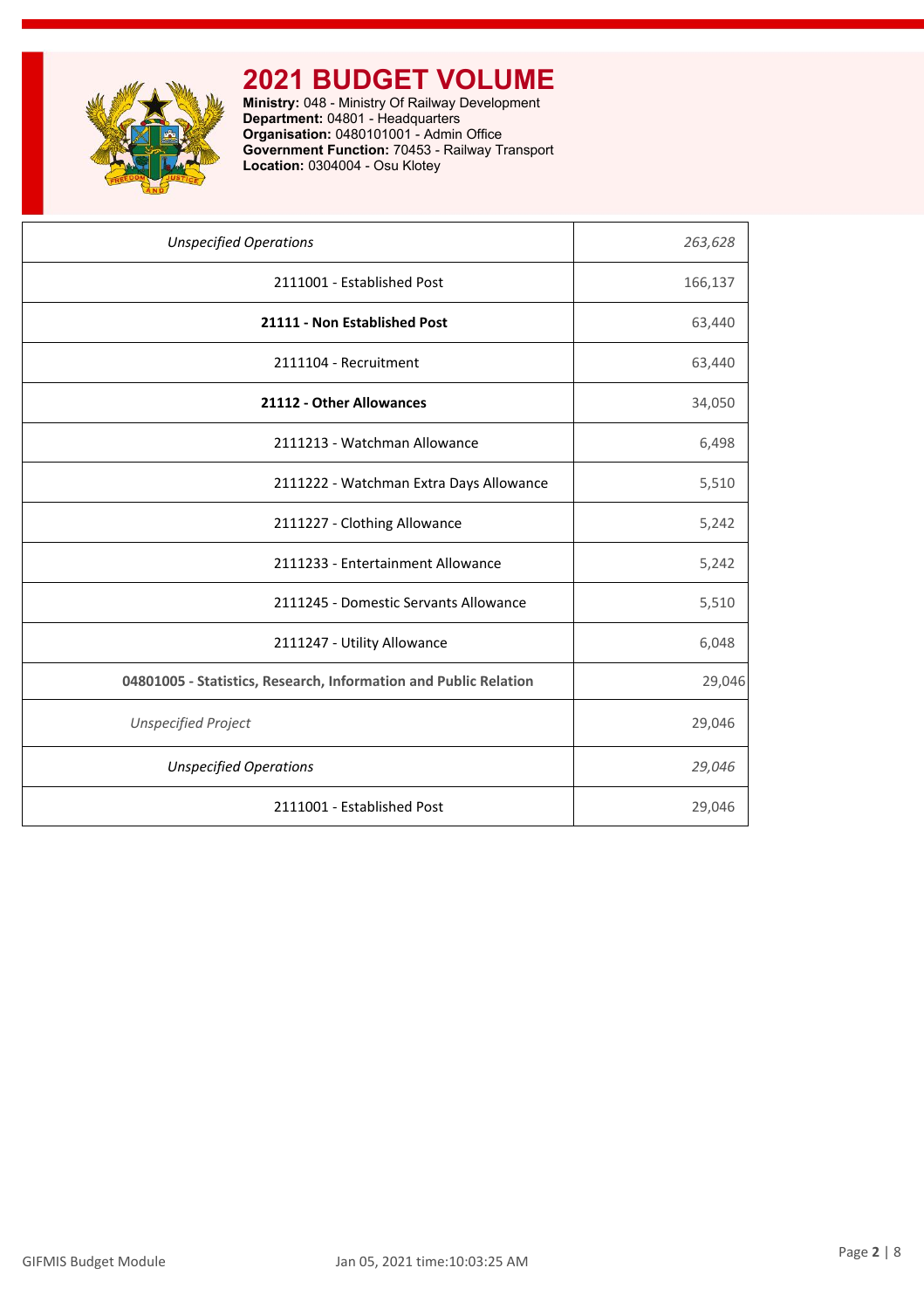<span id="page-3-0"></span>

**Ministry:** 048 - Ministry Of Railway Development **Department:** 04801 - Headquarters **Organisation:** 0480102001 - Human Resource office **Government Function:** 70453 - Railway Transport **Location:** 0304004 - Osu Klotey

| 0480102001 - Human Resource office    | 28,419 |
|---------------------------------------|--------|
| 11001 - Central GoG & CF              | 28,419 |
| <b>Unspecified Policy</b>             | 28,419 |
| 04801 - Management and Administration | 28,419 |
| 04801003 - Human Resource             | 28,419 |
| <b>Unspecified Project</b>            | 28,419 |
| <b>Unspecified Operations</b>         | 28,419 |
| 2111001 - Establish                   | 28,419 |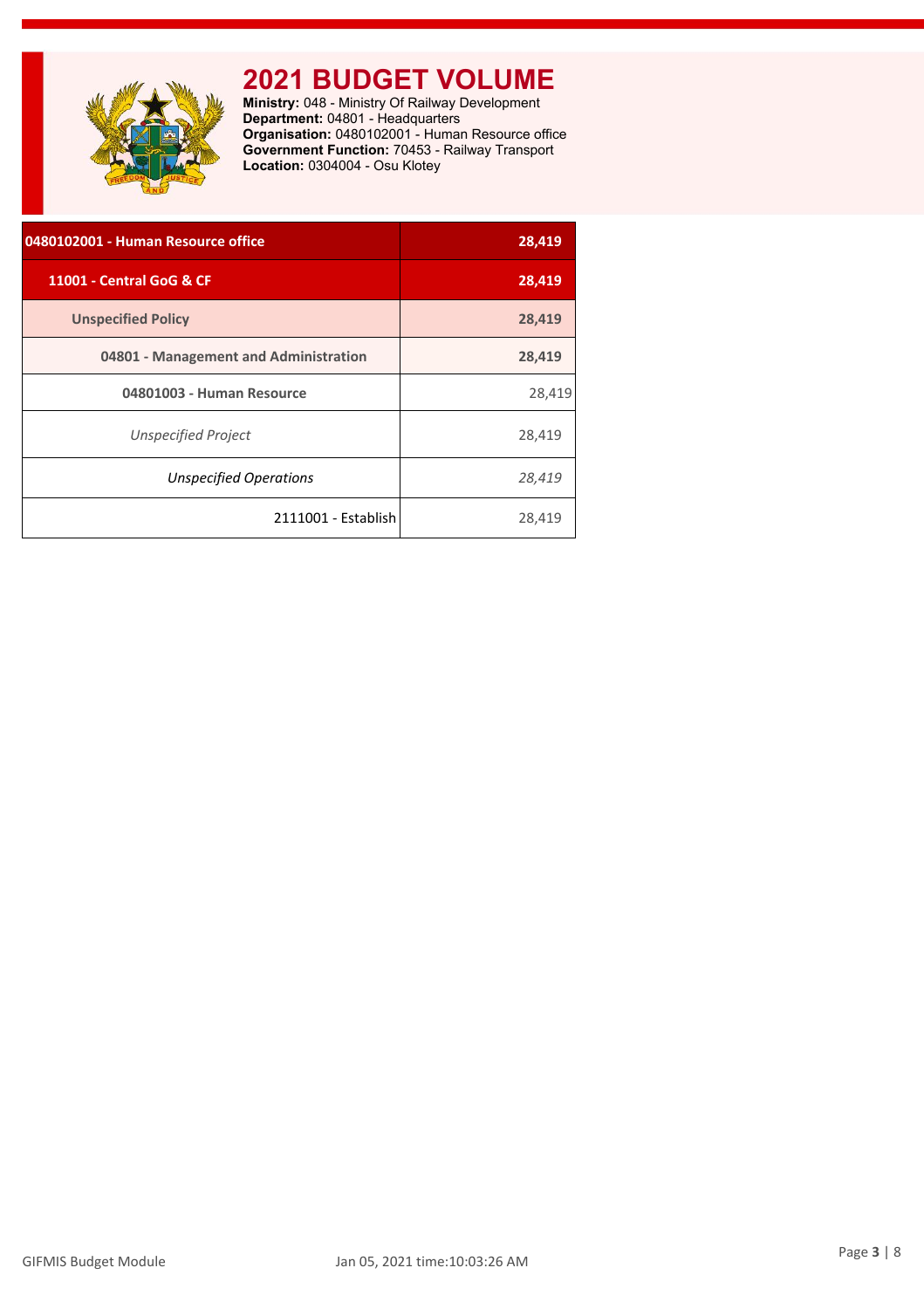<span id="page-4-0"></span>

**Ministry:** 048 - Ministry Of Railway Development **Department:** 04801 - Headquarters **Organisation:** 0480103001 - PPME **Government Function:** 70453 - Railway Transport **Location:** 0304004 - Osu Klotey

| 0480103001 - PPME                                                 | 65,991,032 |
|-------------------------------------------------------------------|------------|
| 11001 - Central GoG & CF                                          | 37,682     |
| <b>Unspecified Policy</b>                                         | 37,682     |
| 04801 - Management and Administration                             | 37,682     |
| 04801004 - Policy, Planning, Budgeting, Monitoring and Evaluation | 37,682     |
| <b>Unspecified Project</b>                                        | 37,682     |
| <b>Unspecified Operations</b>                                     | 37,682     |
| 2111001 - Established Post                                        | 37,682     |
| 13915 - Export-Import Bank Of India                               | 11,953,350 |
| 390601 - Modernise and extend railway network                     | 11,953,350 |
| 04801 - Management and Administration                             | 11,953,350 |
| 04801004 - Policy, Planning, Budgeting, Monitoring and Evaluation | 11,953,350 |
| <b>Unspecified Project</b>                                        | 11,953,350 |
| 048004 - Railways Infrastucture and Industry Development          | 11,953,350 |
| 22107 - Training, Seminar and Conference Cost                     | 1,195,335  |
| 2210709 - Seminars/Conferences/Workshops - Dome                   | 1,195,335  |
| 31113 - Other structures                                          | 10,758,015 |
| 3111366 - WIP-Railway Lines                                       | 10,758,015 |
| 14002 - Consolidated-Annual Budget Funding Amount-ABFA            | 54,000,000 |
| 390601 - Modernise and extend railway network                     | 54,000,000 |
| 04801 - Management and Administration                             | 54,000,000 |
| 04801004 - Policy, Planning, Budgeting, Monitoring and Evaluation | 54,000,000 |
| <b>Unspecified Project</b>                                        | 54,000,000 |
| 048001 - Maintenance and Rehabilitation of Rail Infrastructure    | 54,000,000 |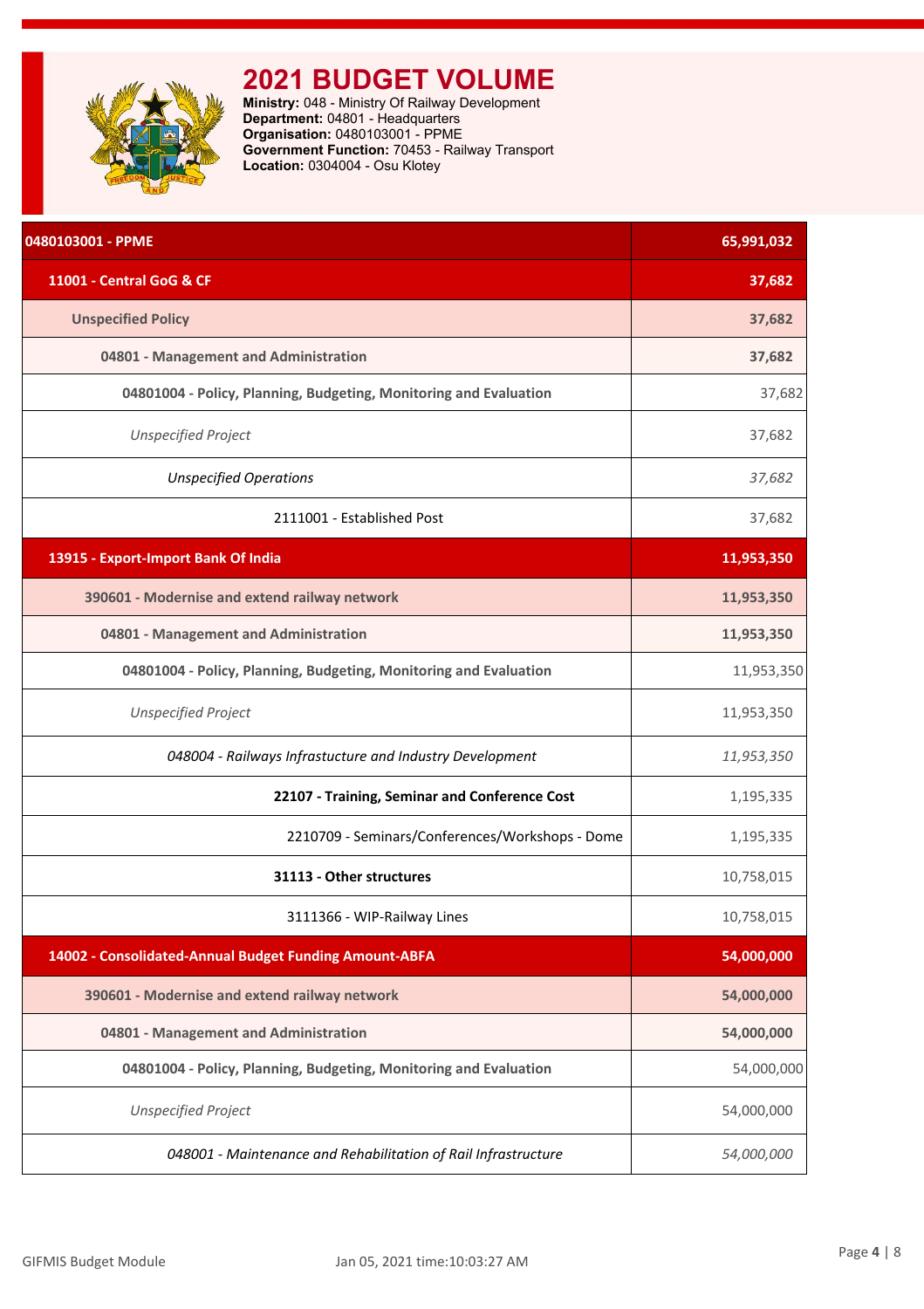**Ministry:** 048 - Ministry Of Railway Development **Department:** 04801 - Headquarters **Organisation:** 0480103001 - PPME **Government Function:** 70453 - Railway Transport **Location:** 0304004 - Osu Klotey

| 31113 - Other structures    | 54,000,000 |
|-----------------------------|------------|
| 3111366 - WIP-Railway Lines | 54,000,000 |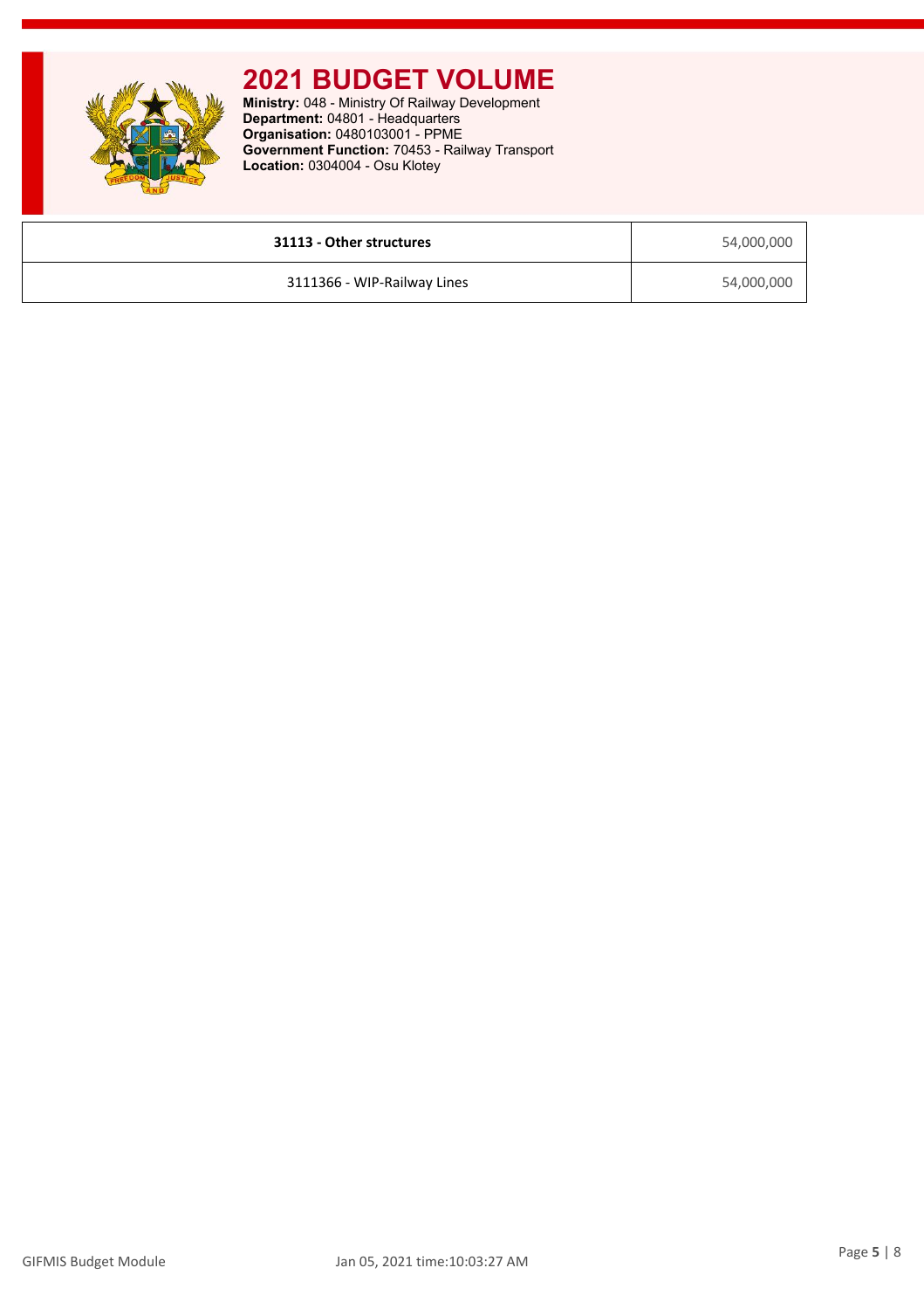<span id="page-6-0"></span>

**Ministry:** 048 - Ministry Of Railway Development **Department:** 04801 - Headquarters **Organisation:** 0480104001 - Internal Audit office **Government Function:** 70453 - Railway Transport **Location:** 0304004 - Osu Klotey

| 0480104001 - Internal Audit office    | 18,831 |
|---------------------------------------|--------|
| 11001 - Central GoG & CF              | 18,831 |
| <b>Unspecified Policy</b>             | 18,831 |
| 04801 - Management and Administration | 18,831 |
| 04801001 - General Administration     | 18,831 |
| Unspecified Project                   | 18,831 |
| Unspecified Operations                | 18,831 |
| 2111001 - Establish                   | 18,831 |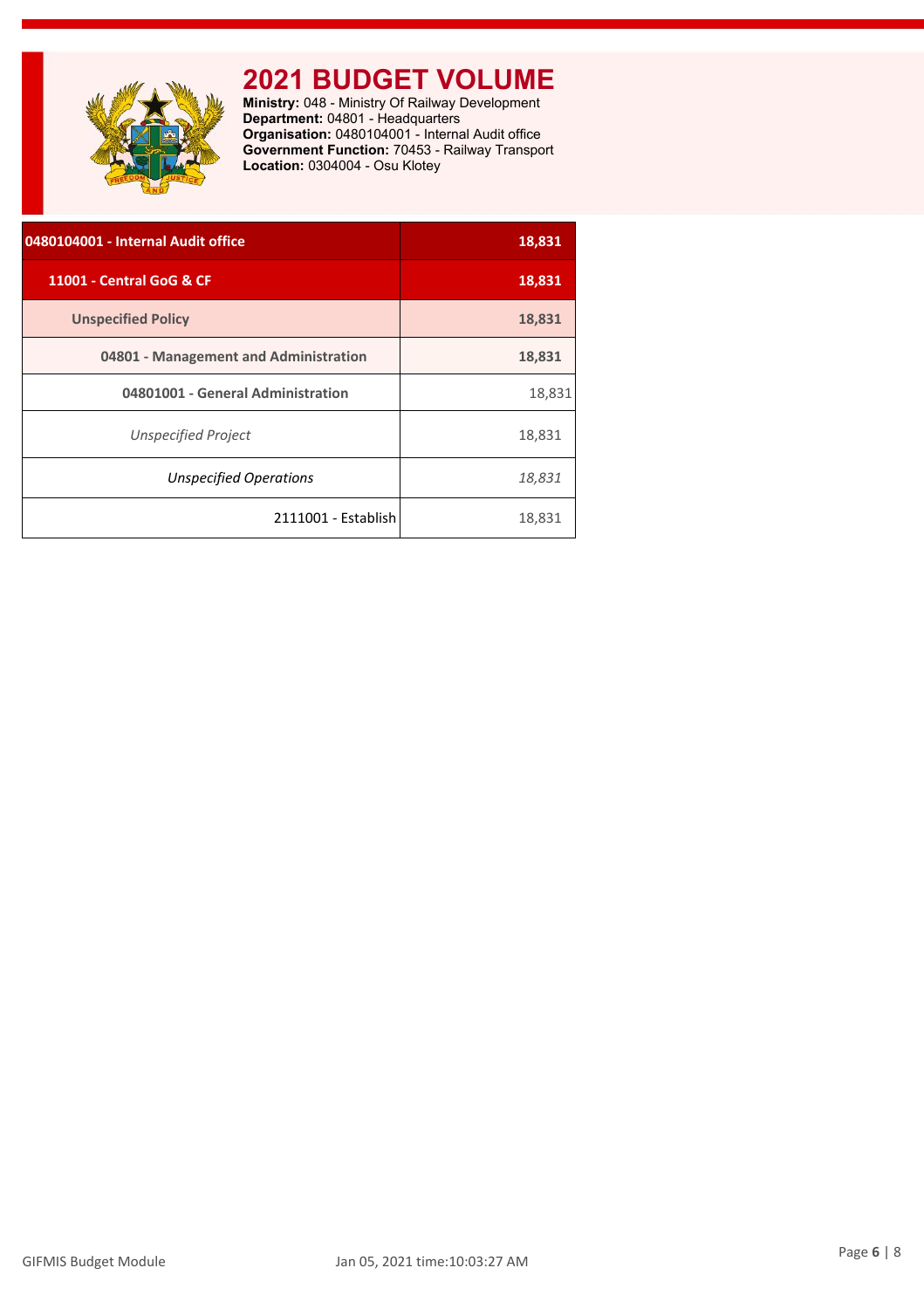<span id="page-7-0"></span>

**Ministry:** 048 - Ministry Of Railway Development **Department:** 04850 - Ghana Railway Development Authority **Organisation:** 0485001001 - Admin office **Government Function:** 70453 - Railway Transport **Location:** 0304004 - Osu Klotey

| 0485001001 - Admin office                            | 983,762 |
|------------------------------------------------------|---------|
| 11001 - Central GoG & CF                             | 637,579 |
| <b>Unspecified Policy</b>                            | 637,579 |
| 04801 - Management and Administration                | 637,579 |
| 04801001 - General Administration                    | 637,579 |
| <b>Unspecified Project</b>                           | 637,579 |
| <b>Unspecified Operations</b>                        | 637,579 |
| 2111001 - Established Post                           | 280,375 |
| 21111 - Non Established Post                         | 102,664 |
| 2111104 - Recruitment                                | 102,664 |
| 21112 - Other Allowances                             | 254,540 |
| 2111203 - Car Maintenance Allowance                  | 49,200  |
| 2111222 - Watchman Extra Days Allowance              | 22,600  |
| 2111227 - Clothing Allowance                         | 20,148  |
| 2111233 - Entertainment Allowance                    | 20,148  |
| 2111234 - Fuel Allowance                             | 56,140  |
| 2111236 - Housing Subsidy/Allowance                  | 43,404  |
| 2111245 - Domestic Servants Allowance                | 19,680  |
| 2111247 - Utility Allowance                          | 23,220  |
| 12200 - Non Tax Revenue (NTR) Sources Retained - IGF | 346,183 |
| 390601 - Modernise and extend railway network        | 346,183 |
| 04802 - Railway Development and Services             | 346,183 |
| 04802001 - Railway Infrastructure and Development    | 346,183 |
| <b>Unspecified Project</b>                           | 346,183 |